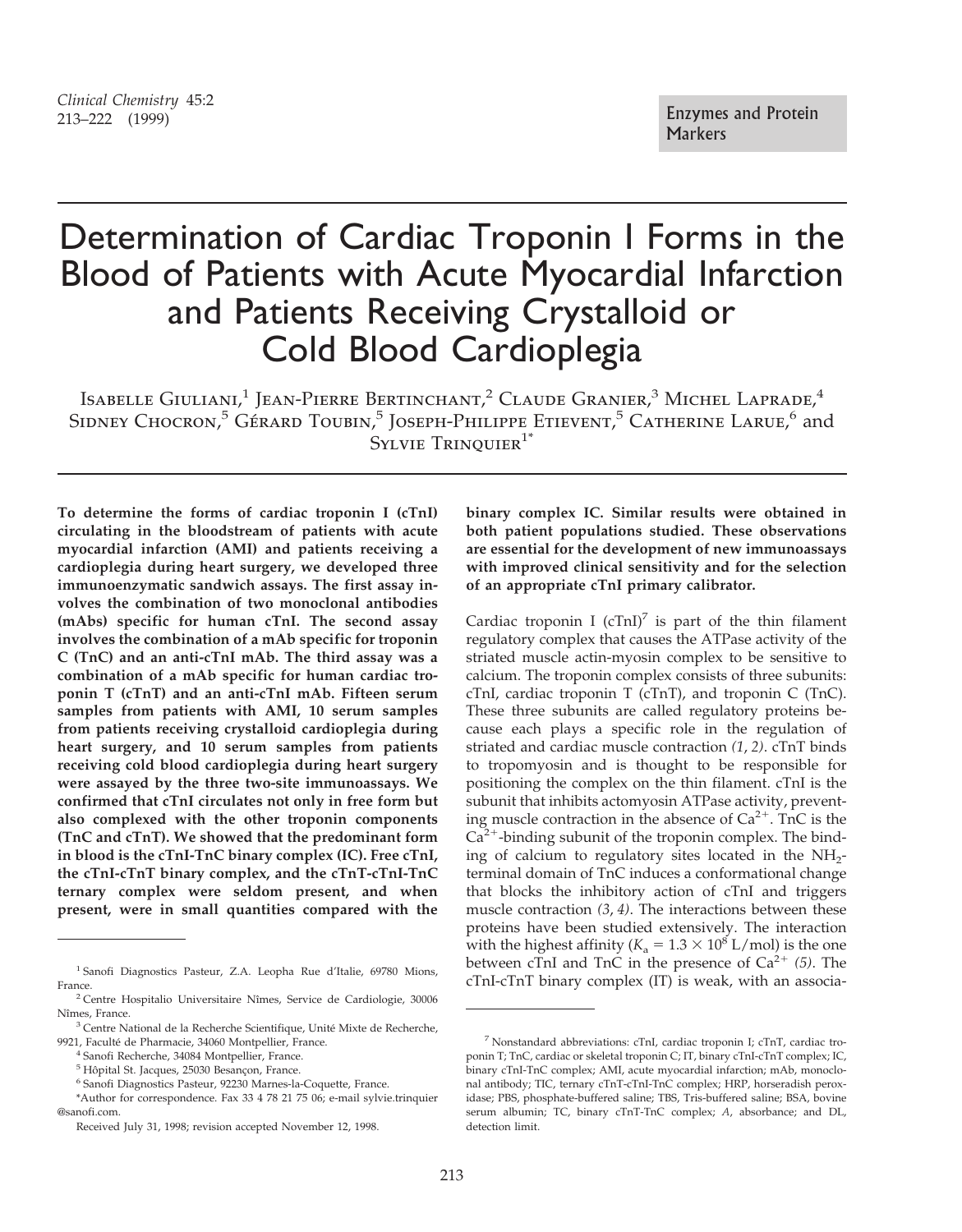tion constant of  $8.0 \times 10^6$  L/mol *(6, 7)*. TnC has four  $Ca<sup>2+</sup>$ -binding sites: two low-affinity sites (sites I and II) located in the  $NH<sub>2</sub>$ -terminal domain and two high-affinity sites (sites III and IV) located in the COOH-terminal domain of the molecule *(8–10)*. Sites III and IV perform a structural role. Binding of  $Ca^{2+}$  to sites I and II is believed to modify the cTnI-TnC interaction so as to remove the inhibitory action of cTnI *(11*, *12)*, leading to the transition of the muscle from the resting to the contracting state. cTnT also interacts with both cTnI and TnC, but the interaction is not as strong as in the cTnI-TnC binary complex (IC) *(7)*.

cTnI has been used as a marker of myocardial injury for almost 10 years, and several assays are available commercially *(13–15)*. At present, cTnI is considered to be the most reliable marker of acute myocardial infarction (AMI), particularly because of its specificity and sensitivity *(13–16)*. cTnI has also been proven to be a specific marker of perioperative myocardial infarction *(17*, *18)*, cardiac contusion *(19)*, and cardiac ischemia during cardiac surgery; as such cTnI is used to evaluate and compare different cardioprotective procedures in routine cardiac operations and in heart transplantations *(20*, *21)*. Several commercial cTnI assays are currently available; however, the predominant form in which cTnI is released into the bloodstream after myocardial damage has not been determined. Furthermore, cTnI values can differ by a factor 10 or more from one commercial assay to another *(22)*. This can be explained in part by the different monoclonal antibodies (mAbs) used in the assays, which lead to differences in the recognition of the various cTnI forms. Differences in the reference materials used in assay calibration can also explain this divergence. Identification of the circulating forms of cTnI in different cardiac injuries is essential for choosing mAbs adapted to the detection of the prevalent form, which consequently increases the clinical sensitivity of the assay. This knowledge would also be very helpful for establishing a common calibrator, thus enabling harmonization of cTnI values determined with the different commercial assays.

Katrukha et al. *(23)* used mAbs specific for human cTnI and were able to determine the concentration of the free form and a complexed form. They suggested that the largest part of cTnI is liberated into the bloodstream in the form of a complex, probably with TnC, and that only a small part circulates in the free form. In this study, we developed three two-site immunoassays that allowed us to identify the free form of cTnI as well as each complexed form: the binary complex IC, the binary complex IT, and the ternary complex cTnT-cTnI-TnC (TIC). Using these three immunoassays, we analyzed 35 serum samples from patients with AMI and patients receiving a cardioplegia during heart surgery with the objective of identifying the predominant cTnI form(s) released into the bloodstream after myocardial damage.

## Materials and Methods

# **SAMPLES**

Blood samples from 15 Q-wave AMI patients were collected at different times (between 0 and 48 h) after their arrival at the hospital for chest pain. For all samples, arrival at the hospital was between 2 and 6 h after the onset of chest pain. The samples were centrifuged after collection, and the serum was stored immediately at  $-20$  °C until use. Diagnosis of AMI was confirmed by coronary angiography, and patients were treated with primary percutaneous transluminal coronary angioplasty.

Blood samples from 20 patients receiving either crystalloid cardioplegia (10 patients) or cold blood cardioplegia followed by warm reperfusion (10 patients) were collected just before cardiopulmonary bypass and after aortic unclamping at 6, 9, 12, and 24 h and daily thereafter for 5 days. Samples were centrifuged after collection, and serum was stored immediately at  $-20$  °C until use (24). Patients receiving cardioplegia had first undergone elective coronary artery bypass grafting. Not included in this group were patients requiring only one distal anastomosis, patients with an ejection fraction  $< 0.30$ , patients undergoing a repeat operation, and patients with concomitant heart valve disease or unstable angina.

Blood samples from 12 healthy donors with no history of heart disease were centrifuged after collection, and the serum was stored immediately at  $-20$  °C until use. These samples were confirmed cTnI negative by the  $ACCES^{\circledcirc}$ immunoassay system (Sanofi Diagnostics Pasteur-Beckman Instruments) and cTnT negative by the ELECSYS® immunoassay system (Boehringer Mannheim).

Because leftover blood from routine collections was used for all samples and no patient identifiers were used, informed consent was deemed unnecessary.

### mAbs

Different mAb combinations were tested in a sandwich enzyme immunoassay in an attempt to find the optimal mAb pairs for the measurement of the various cTnI forms. Four antibodies were selected to perform the immunoassays: mAb 1, monoclonal mouse anti-cTnI (Sanofi Recherche) *(25)*; mAb 2, monoclonal mouse anti-cTnI (Sanofi Recherche) *(25)*; mAb 2I-11, monoclonal mouse anti-TnC (Spectral Diagnostics); mAb 7G-7, monoclonal mouse anti-cTnT (Hytest), which recognizes fragment 60–71 on the cTnT molecule. mAbs 1 and 7G-7 were used as detection antibodies labeled with horseradish peroxidase (HRP). mAbs 2 and 2I-11 were used as capture antibodies immobilized onto 96-well microtitration plates.

*Labeling of antibodies with HRP.* The HRP used to label detection antibodies was obtained from Boehringer Mannheim Biochemicals. We labeled mAbs 1 and 7G-7 by mixing 3 mg of each mAb with 2.25 mg of oxidized HRP and incubating the mixture for 2 h in the dark under gentle shaking at room temperature. Labeled mAbs were stabilized with 4 g/L sodium borohydride (Aldrich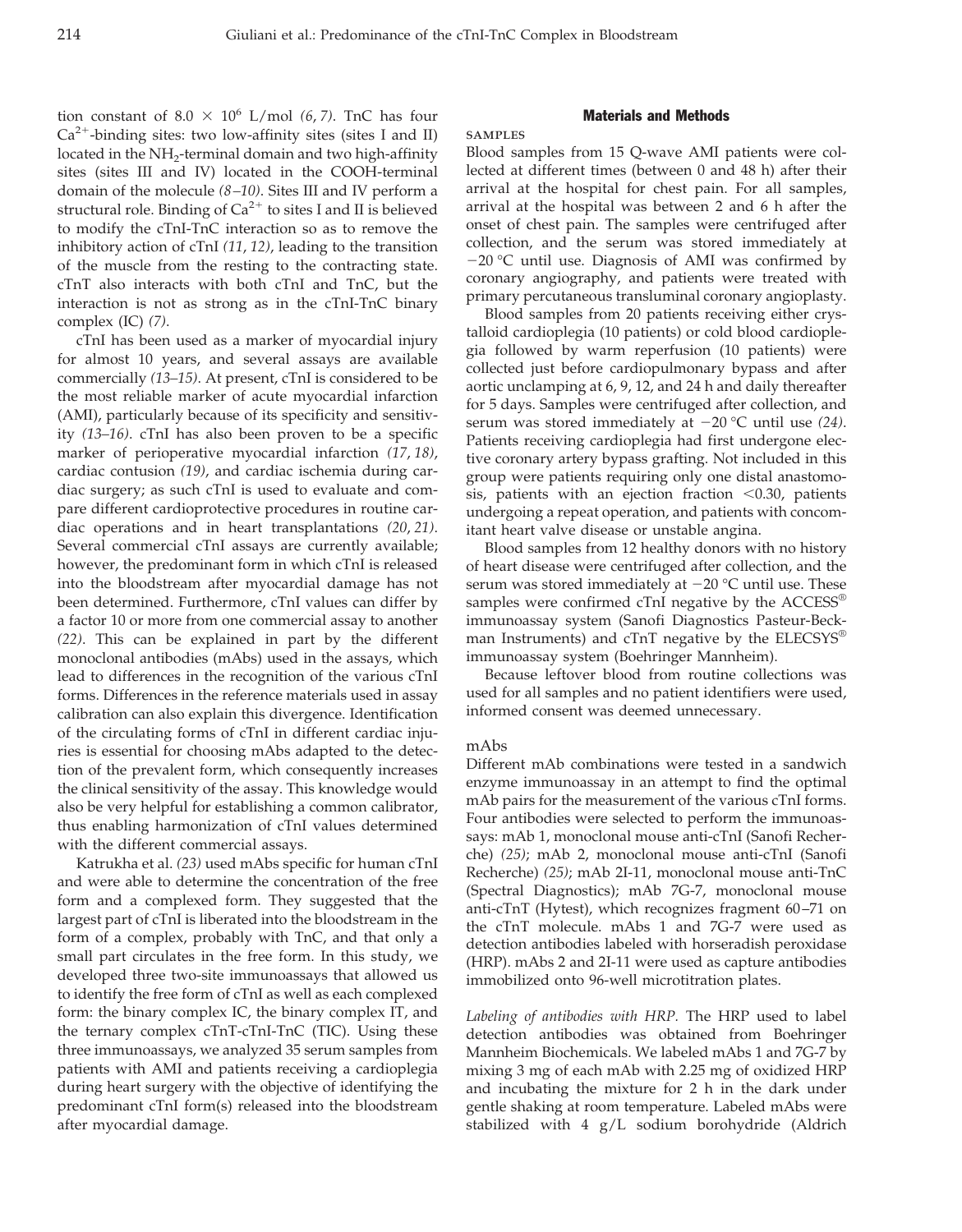Chemical) and incubated for 2 h at  $4^{\circ}$ C in the dark under gentle shaking. After dialysis overnight at 4 °C in phosphate-buffered saline (PBS Dulbecco; Seromed), the conjugates were diluted in 550 mL/L glycerol and stored at  $-20$  °C.

*Coating of the microtiter plates.* The capture mAbs 2 and 2I-11 were immobilized onto 96-well microtitration plates (Nunc Maxisorp) by physical adsorption. Wells were coated with 250  $\mu$ L of the mAb diluted to 5 mg/L in PBS Dulbecco. After incubation overnight at 4 °C, the microplates were washed three times with  $300 \mu L$  of PBS Dulbecco containing 1 mL/L Tween 20 (Sigma Chemical). They were then saturated with  $250 \mu L$  of Tris-buffered saline (TBS) containing 10 g/L bovine serum albumin (BSA; Sigma), incubated for 1 h at 37 °C, and washed three times with 300  $\mu$ L of PBS Dulbecco containing 1 mL/L Tween 20.

#### immunoassays

*Assay description.* Four two-site immunoassays were performed in coated 96-well microtitration plates. The first assay, the total cTnI assay for detection of free and complexed cTnI, was performed with two anti-cTnI mAbs: mAb 2 coated onto the microplates was used as the capture mAb, and the mAb 1-HRP conjugate diluted 1/5000 in PBS Dulbecco containing 10 g/L BSA and 1 mL/L Tween 20 was used as the detection mAb. The second assay, the IC-TIC assay*,* was performed with an anti-cTnI mAb associated with an anti-TnC mAb. mAb 2I-11 coated onto the microplates was used as the capture antibody, and the mAb 1-HRP conjugate diluted 1/5000 in TBS containing 10 g/L BSA and 1 mL/L Tween 20 was used as the detection antibody. The third assay, the IT-TIC assay*,* used an anti-cTnI mAb and an anti-cTnT mAb. mAb 2 coated onto the microplates was used as the capture antibody, and the mAb 7G-7-HRP conjugate diluted  $1/200$  in TBS containing 10 g/L BSA and 1 mL/L Tween 20 was used as the detection antibody. The fourth assay, the cTnT-TnC binary complex (TC)-TIC assay, used an anti-TnC mAb and an anti-cTnT mAb. mAb 2I-11 coated onto the microplates was used as the capture antibody, and the mAb 7G-7-HRP conjugate diluted 1/200 in TBS containing 10 g/L BSA and 1 mL/L Tween 20 was used as the detection antibody.

*Assay protocol.* One hundred microliters of serum sample or calibrator and 100  $\mu$ L of the appropriate mAb-HRP conjugate were added to each coated well and incubated for 6 h at  $4^{\circ}$ C under gentle shaking for the total cTnI assay, the IT-TIC assay, and the TC-TIC assay, and for 1 h 30 min at 4 °C for the IC-TIC assay. After the plates were washed five times with PBS Dulbecco containing 1 mL/L Tween 20, 200  $\mu$ L of the substrate *o*-phenylenediamine/hydrogen peroxide (Sanofi Diagnostics Pasteur) was added to each well and incubated for 15 min in the dark at room temperature. The reaction was stopped by the addition of 50  $\mu$ L 2 mol/L H<sub>2</sub>SO<sub>4</sub>. The absorbance was measured at 492 nm with the LP400 microplate reader (Sanofi Diagnostics Pasteur). Samples with an absorbance .3.0, the limit of the microplate reader, were diluted in normal human serum (Scantibodies Laboratory), which was confirmed cTnI negative by the ACCESS immunoassay system and cTnT negative by the ELECSYS immunoassay system.

#### calibrator solution preparations

Calibrator solutions were prepared for each cTnI form: free cTnI, the TIC ternary complex, the IC binary complex, and the IT binary complex.

*TIC complex calibrator solutions.* We used troponin complex TIC from human heart tissue (Hytest). The concentration of the TIC complex stock solution was 0.31 g/L in cTnI, as determined by gel scanning by the manufacturer. We prepared the TIC complex calibrator solutions by diluting the TIC complex stock solution in the Scantibodies normal human serum described above to give 0, 0.1, 0.5, 1, 2, 5, 10, 30, and 50  $\mu$ g cTnI/L.

*Free cTnI calibrator solutions.* Free cTnI calibrator solutions were prepared with cTnI (purity  $>95\%$ ) from human heart tissue (Hytest). The concentration of the cTnI stock solution, determined spectrophotometrically, was 0.05 g/L. The cTnI stock solution was diluted with the Scantibodies normal human serum described above to give 0, 0.1, 0.5, 1, 2, 5, 10, 30, and 50  $\mu$ g/L.

*IC complex formation and calibrator solution preparation.* TnC (purity  $>98\%$ ) and cTnI from human heart tissue were used to form the IC binary complex. A sixfold molar excess of TnC was added to cTnI diluted in the Scantibodies normal human serum containing  $2$  mmol/L CaCl<sub>2</sub> *(23)*. The mixture was incubated for 30 min at 4 °C under gentle shaking. Using the stock solution of IC complex at 500  $\mu$ g/L in cTnI, we made the following dilutions in the Scantibodies normal human serum containing 2 mmol/L CaCl<sub>2</sub>,: 0, 0.1, 0.5, 1, 2, 5, 10, 30, and 50  $\mu$ g cTnI/L.

*IT complex formation and calibrator solution preparation.* cTnT (purity >98%) from human heart tissue (Scripps) and cTnI purified from human heart tissue (Hytest) were used to form the binary complex IT. A sixfold molar excess of cTnT was added to cTnI diluted in the Scantibodies normal human serum containing  $2 \text{ mmol/L }$  CaCl<sub>2</sub>. This mixture was incubated for 30 min at 4 °C under gentle shaking. Using the stock solution of IT complex at 500  $\mu$ g/L in cTnI, we made the following dilutions in the Scantibodies normal human serum containing 2 mmol/L CaCl<sub>2</sub>: 0, 0.1, 0.5, 1, 2, 5, 10, 30, and 50  $\mu$ g cTnI/L.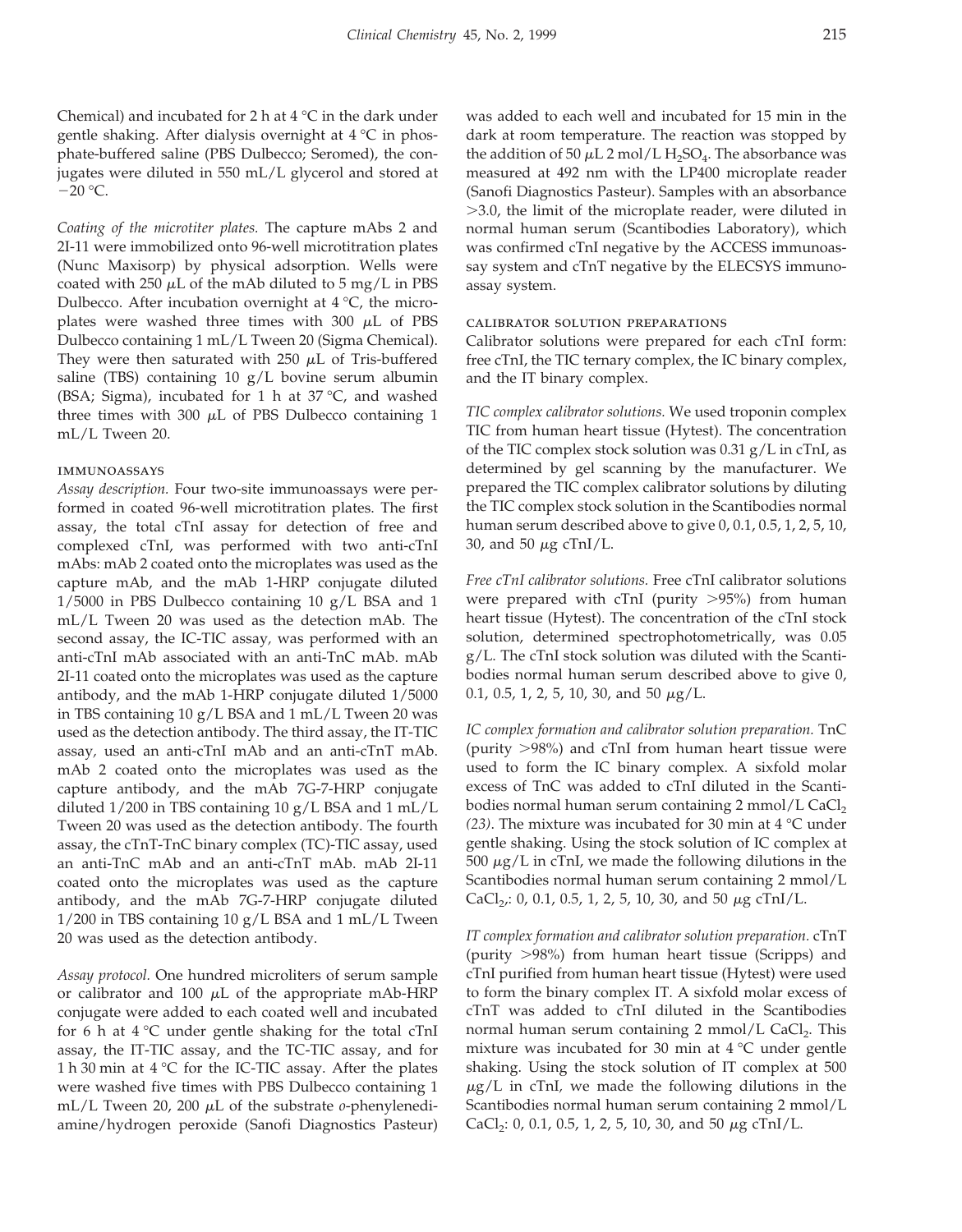

Fig. 1. Calibration curves for the three immunoassays with each cTnI form. (A), Total cTnI assay.  $\Box$ , calibration with the TIC complex diluted in normal human serum (linear regression:  $y = 0.853x + 0.027$ ,  $r =$  $0.99$ );  $\blacksquare$ , calibration with free cTnI diluted in normal human serum (linear regression:  $y = 1.055x + 0.062$ ,  $r = 0.99$ ); A, calibration with the IC complex diluted in normal human serum containing a sixfold molar excess of TnC (linear regression:  $y = 1.130x + 0.021$ ,  $r =$ 0.99); X, calibration with the IT complex diluted in normal human serum containing a sixfold molar excess of  $cTnT$  (linear regression:  $y =$ 1.186x + 0.016,  $r = 0.99$ ). (B), IC-TIC assay.  $\Box$ , calibration with the TIC complex diluted in normal human serum (linear regression:  $y =$  $0.054x + 0.028$ ,  $r = 0.99$ ;  $\blacksquare$ , calibration with free cTnI diluted in normal human serum (linear regression:  $y = 0.008x + 0.039$ ,  $r =$ 0.94);  $\triangle$ , calibration with the IC complex diluted in normal human serum containing a sixfold molar excess of TnC (linear regression:  $y =$  $0.099x + 0.037$ ,  $r = 0.99$ ; X, calibration with the IT complex diluted in normal human serum containing a sixfold molar excess of cTnT (linear regression:  $y = 0.0003x + 0.13$ ,  $r = 0.032$ ). (C), IT-TIC assay.  $\square$ , calibration with the TIC complex diluted in normal human serum

sensitivity of the immunoassays

To illustrate the sensitivity of our immunoassays for each calibrator, we calculated the response curve slope for each calibration curve *(26*, *27)*.

#### **Results**

## calibration of the three two-site immunoassays for cTnI forms

To choose a common calibrator for our assays, we first tested various calibrators diluted in normal human serum: free cTnI, the IC binary complex prepared with a sixfold molar excess of TnC, the IT binary complex prepared with a sixfold molar excess of cTnT, and the TIC ternary complex.

The calibration curves for the total cTnI assay is shown in Fig. 1A. With this assay, we detected all forms of cTnI: free cTnI, the IC binary complex, the IT binary complex, and the TIC ternary complex. Free cTnI and the binary complexes IC and IT were detected with the same sensitivity [free cTnI, slope  $(A \cdot L/\mu g) = 1.055$ ; complex IC, slope  $(A \cdot L/\mu g) = 1.130$ ; complex IT, slope  $(A \cdot L/\mu g) =$ 1.186, where *A* is the absorbance at 492 nm]. The sensitivity for the complex TIC was slightly lower: slope  $(A \cdot$  $L/\mu$ g) = 0.853.

The calibration curves for the IC-TIC assay are shown in Fig. 1B. With this assay, we detected two cTnI forms: the IC binary complex, and the TIC ternary complex. The slope  $(A \cdot L/\mu g)$  obtained for the complex IC was 0.099. The sensitivity for the complex TIC was lower: slope  $(A \cdot$  $L/\mu$ g) = 0.054. Free cTnI diluted in normal human serum was detected only faintly at high concentrations. A test with free cTnI diluted either in serum or in succinate buffer at 100 and 1000  $\mu$ g/L showed that the signal was increased only in serum, which suggested that the normal human serum we used probably contained TnC from skeletal muscle, which formed an IC complex when cTnI was present at rather high concentrations ( $\geq 30 \mu g/L$ ). When the IT complex was tested with this assay, the signal was the same as that for the nonspecific binding.

The calibration curves for the IT-TIC assay are shown in Fig. 1C. This assay also detected two forms of cTnI: the IT binary complex and the TIC ternary complex. The sensitivity  $(A \cdot L/\mu g)$  of this assay for the TIC complex was 0.579, whereas the sensitivity of the assay for the IT complex was lower: slope  $(A \cdot L/\mu g) = 0.092$ . For free cTnI and IC complex, the signal detected was the same as that for the nonspecific binding.

<sup>(</sup>linear regression:  $y = 0.579x + 0.319$ ,  $r = 0.93$ );  $\blacksquare$ , calibration with free cTnI diluted in normal human serum (linear regression:  $y = 0.002x$  $+$  0.054,  $r = 0.96$ ); X, calibration with the IT complex diluted in normal human serum containing a sixfold molar excess of cTnT (linear regression:  $y = 0.092x + 0.083$ ,  $r = 0.99$ ); A, calibration with the IC complex diluted in normal human serum containing a sixfold molar excess of TnC (linear regression:  $y = 0.0003x + 0.06$ ,  $r = 0.33$ ).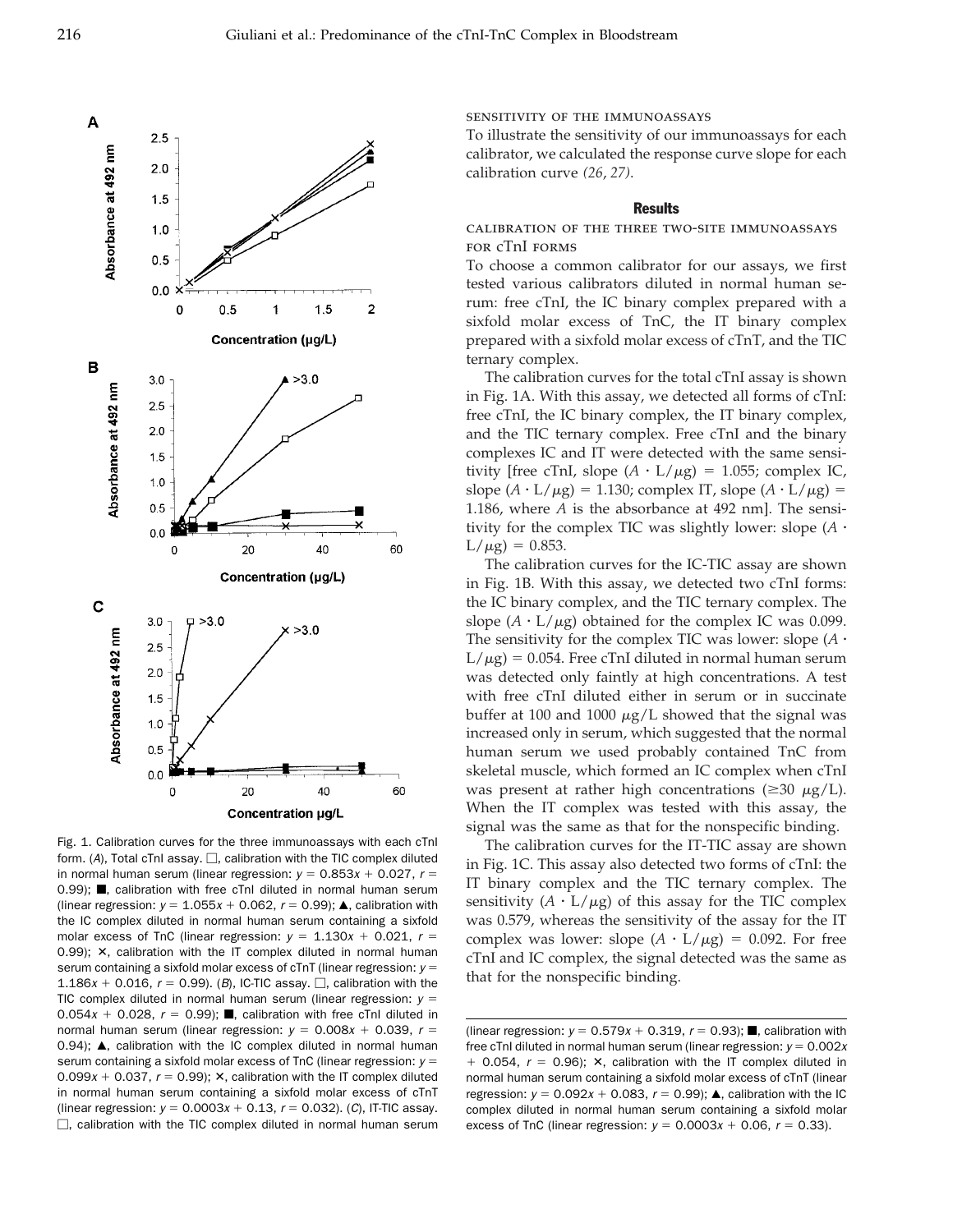

Fig. 2. Kinetics of the release of the cTnI forms in the sera of AMI patients 1–4. Concentrations of cTnI forms were calculated from the TIC calibration curve. A, total cTnI assay;  $\Box$ , IC-TIC assay;  $\bullet$ , IT-TIC assay.

The total cTnI assay was more sensitive than the IC-TIC assay for detection of the IC and the TIC complexes and more sensitive than the IT-TIC assay for the detection of the IT complex. The total cTnI assay and the IT-TIC assay detected the TIC complex with approximately the same sensitivity.

We decided to standardize our three assays with the only common form of cTnI detected, namely the TIC complex diluted in normal human serum. The detection limit (DL) was determined by testing 10  $S_0$  samples (normal human serum without the TIC complex) and 10  $S_1$  samples (complex TIC diluted in normal human serum to a concentration of 0.1  $\mu$ g cTnI/L) in the three assays  ${DL = [(2 \times SD S_0)/(mean absence S_1 - mean absor-1)]}$ bance  $S_0$ ]  $\times$  [S<sub>1</sub>]}. The DLs for the total cTnI assay, the IC-TIC assay, and the IT-TIC assay were 0.01, 0.70, and  $0.03 \mu g/L$ , respectively. The mean concentration of the cTnI forms in the 12 normal human sera was found to be below the DL for each assay.

With the TC-TIC assay, we were able to detect the TIC ternary complex analytically, but with poor sensitivity. When we reconstituted the TC binary complex in buffer or in serum, we were unable to detect it.

assay of cTnI forms in sera from 15 ami patients Serum samples from 15 AMI patients collected at different times after their arrival at the hospital for chest pain were assayed simultaneously with the three assays calibrated with the TIC complex. No matrix effects were introduced into the assay by dilution of the samples. Fig. 2 shows the kinetics of the release of the cTnI forms in the sera of AMI patients 1–4. These results are typical of those obtained for the 15 AMI patients. The majority of samples were positive in the total cTnI assay and the IC-TIC assay; only a few samples were positive in the IT-TIC assay. Of the 15 patients, one had higher values in the IT-TIC assay than in the IC-TIC assay. Fig. 3 illustrates the mean results for the 15 AMI patients, determined by the three assays at each sampling time after their arrival at the hospital. In the total cTnI assay, all patients were positive between 3 and 18 h after their arrival at the hospital, and 11 of 15 patients were positive between their arrival at the hospital and 3 h later. We observed a peak at 12 h after their arrival at the hospital, i.e., between 14 and 18 h after the onset of chest pain, the corresponding concentration was  $38.26 \pm 26.02$  $\mu$ g/L (mean  $\pm$  SD). The results followed a similar pattern with the IC-TIC assay. The results for all patients were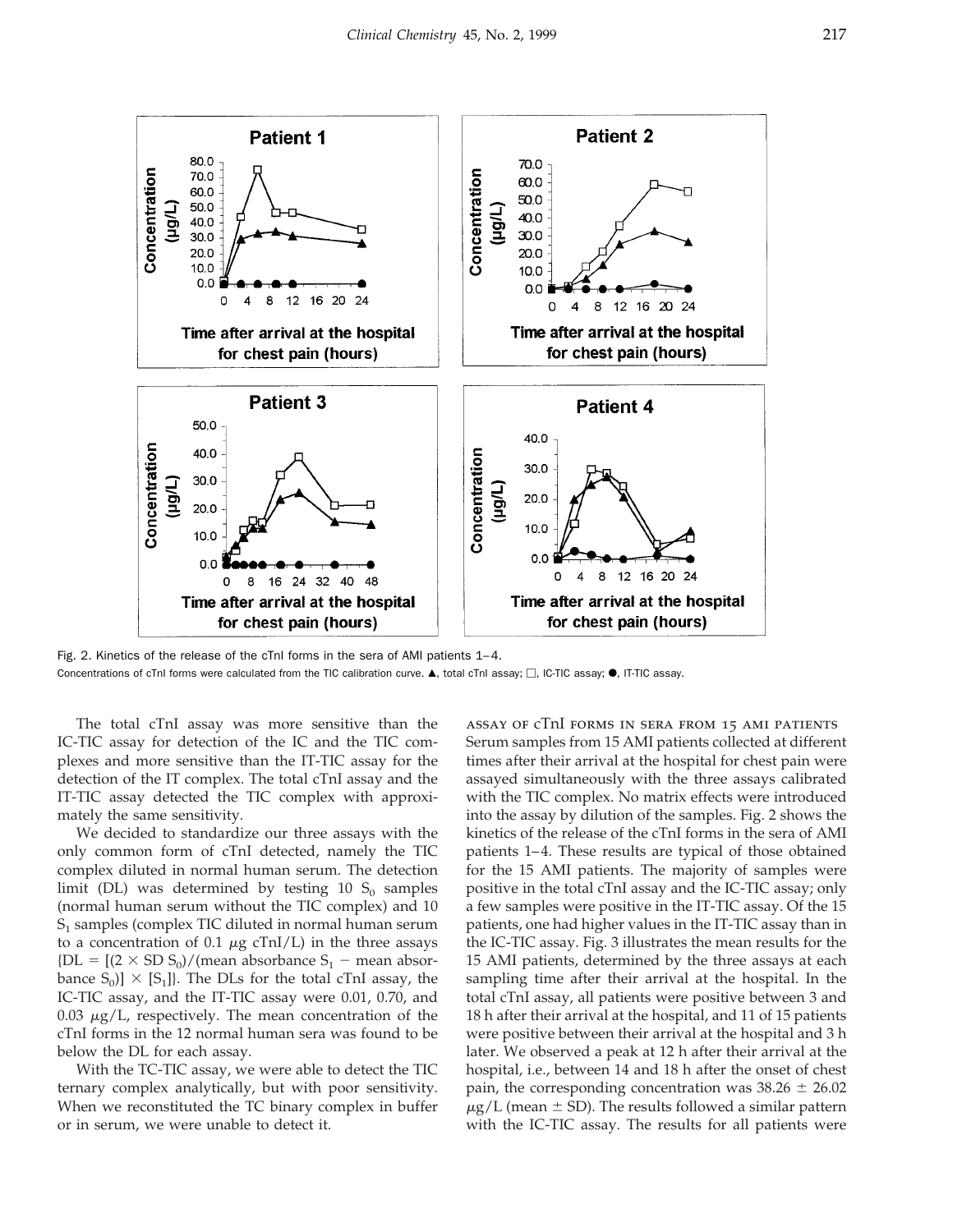

Fig. 3. Kinetics of release of the cTnI forms in the sera of the 15 AMI patients.

positive between 6 and 18 h after their arrival at the hospital, and the results for 6 of the 15 patients were positive for samples taken between their arrival at the hospital and 3 h later . A peak was observed 12 h after their arrival at the hospital; the corresponding concentration was  $42.15 \pm 31.73 \mu g/L$ . The results obtained with the IT-TIC assay showed that it was possible to detect the IT complex and/or the TIC complex in serum samples

from AMI patients; however, the concentrations were very low compared with those found by the total cTnI assay and the IC-TIC assay. Only 2 of 15 patients were positive between their arrival at the hospital and 3 h later. There was a peak at 12 h after the patients' arrival at the hospital, but the corresponding concentration was low:  $2.8 \pm 18.43 \ \mu g/L$ .

## assay of cTnI forms in sera from 20 patients receiving cardioplegia

We also tested serum samples collected from 10 patients receiving crystalloid cardioplegia and from 10 patients receiving cold blood cardioplegia. Serum samples were collected just before cardiopulmonary bypass and after aortic unclamping at 6, 9, 12, and 24 h and daily thereafter for 5 days. Serum samples were tested simultaneously by the three sandwich immunoassays calibrated with the TIC complex. No matrix effects were introduced into the assay by dilution of the samples. Fig. 4 shows the kinetics of the appearance of the cTnI forms in the sera of six patients. Patients 5, 6, and 7 received crystalloid cardioplegia, whereas patients 8, 9, and 10 received cold blood cardioplegia. Fig. 5 illustrates the mean values at each sampling time of the cTnI forms in serum samples from the patients receiving crystalloid cardioplegia (Fig. 5A) or cold blood cardioplegia (Fig. 5B). As expected, the concentrations were lower than those in the sera from AMI patients. With the total cTnI assay and the IC-TIC assay, maximum



Fig. 4. Kinetics of the release of the cTnI forms in the sera of patients 5, 6, and 7 (representative results for patients receiving crystalloid cardioplegia during heart surgery) and patients 8, 9, and 10 (representative results for patients receiving cold blood cardioplegia during heart surgery).

Concentrations of the cTnI forms were calculated from the TIC calibration curve. A, total cTnI assay;  $\Box$ , IC-TIC assay;  $\bullet$ , IT-TIC assay.

Concentrations of the cTnI forms were calculated from the TIC calibration curve. Each sample was tested in the three assays. Each point represents the average of results from 15 AMI patient samples.  $\blacktriangle$ , total cTnI assay;  $\Box$ , IC-TIC assay;  $\ddot{\blacktriangle}$ , IT-TIC assay.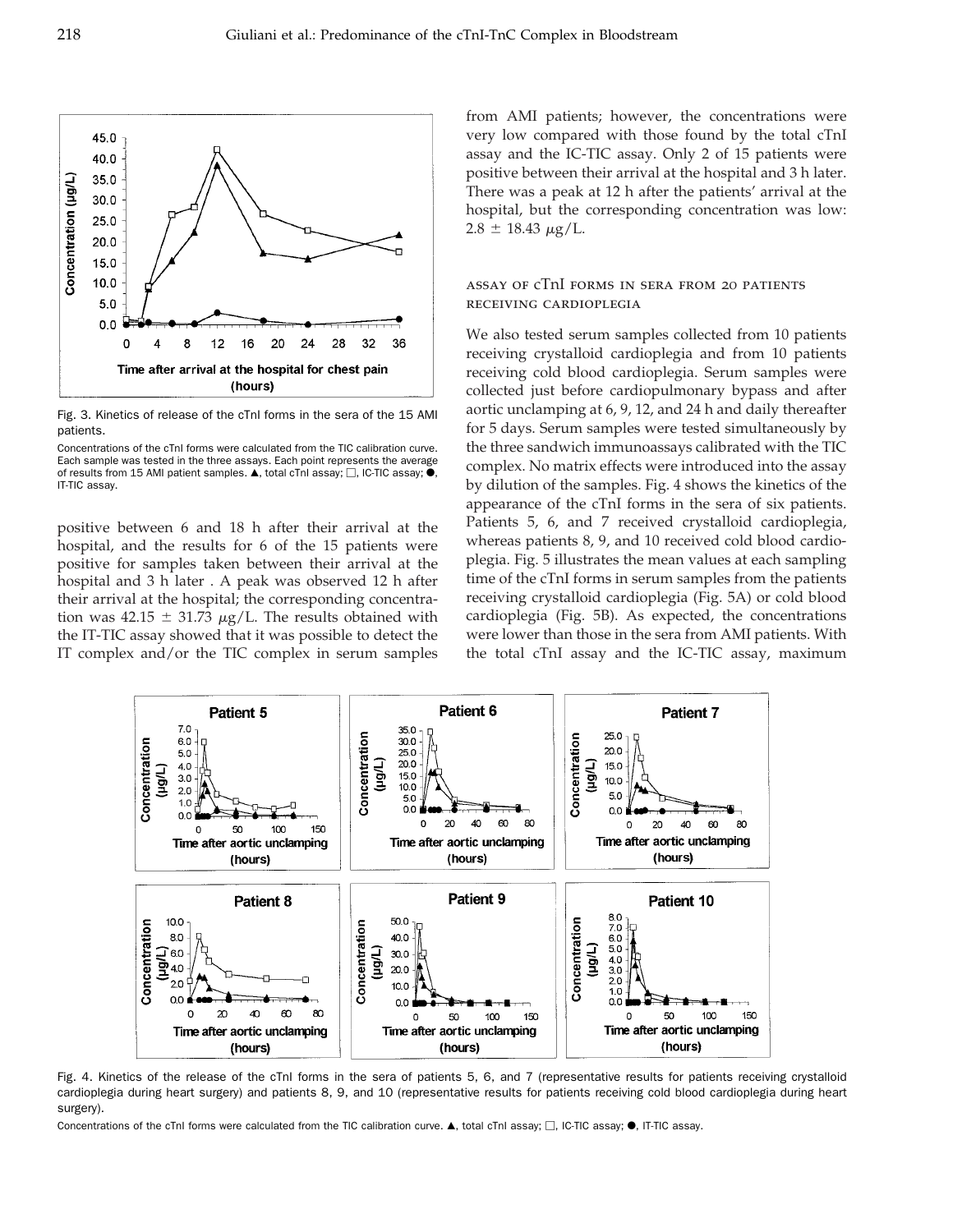

Fig. 5. Kinetics of the release of the cTnI forms in the sera of heart surgery patients.

Concentrations of the cTnI forms were calculated from the TIC calibration curve.  $\blacktriangle$ , total cTnI assay;  $\square$ , IC-TIC assay;  $\blacklozenge$ , IT-TIC assay. (A), each point represents the average of results from 10 patients receiving crystalloid cardioplegia during heart surgery. (B), each point represents the average of results from 10 patients receiving cold blood cardioplegia during heart surgery.

concentrations were observed for both populations at 6 h after aortic unclamping. For patients who received crystalloid cardioplegia, the concentrations observed at the peak were 5.09  $\pm$  4.36  $\mu$ g/L in the total cTnI assay and 11.66  $\pm$  10.38  $\mu$ g/L in the IC-TIC assay. For patients who received cold blood cardioplegia, the concentrations observed at the peak were 6.02  $\pm$  7.18  $\mu$ g/L in the total cTnI assay and 10.66  $\pm$  14.11  $\mu$ g/L in the IC-TIC assay. The binary IT complex and the ternary TIC complex were not present in these samples, as illustrated by the results with the IT-TIC assay. In Fig. 5B, there were two peaks at 6 and at 12 h after aortic unclamping for the IC and/or TIC complexes measured using the IC-TIC assay for the patients who had received cold blood cardioplegia. This can probably be explained by the fact that the concentrations of the cTnI forms in the serum of one patient (Fig. 4, patient 9) were so high that the profiles of the curves were modified.

results obtained for ami patients and patients receiving a cardioplegia with the total cTnI assay and the ic-tic assay calibrated with the ic COMPLEY

After analyzing the results obtained with our three immunoassays calibrated with the TIC ternary complex, we decided to recalculate the concentrations of the test samples measured by both the total cTnI assay and the IC-TIC assay calibrated with the IC binary complex (Fig. 1, A and B).

The results obtained with AMI patients and patients receiving either cold blood or crystalloid cardioplegia are shown in Fig. 6. The profiles of the troponin release observed with the total cTnI assay and the IC-TIC assay in AMI patients (Fig. 6A) are perfectly superposed, with a peak at 12 h after their arrival at the hospital. The corresponding concentrations were  $26.68 \pm 18.76 \,\mu g/L$  in the total cTnI assay and  $26.57 \pm 23.18 \mu g/L$  in the IC-TIC assay. The same results were obtained in patients receiving cold blood cardioplegia (Fig. 6B). The profiles of the troponin release obtained with the total cTnI assay and the IC-TIC assay are superposed, with a peak at 6 h after aortic unclamping and corresponding concentrations of  $4.62 \pm 5.73 \mu g/L$  in the total cTnI assay and  $4.90 \pm 7.23$  $\mu$ g/L in the IC-TIC assay. The profiles of the troponin release observed with the total cTnI assay and the IC-TIC assay in patients receiving crystalloid cardioplegia are not superposed: between 6 and 24 h after aortic unclamping, concentrations measured by the IC-TIC assay were higher than those measured by the total cTnI assay. The maximum concentrations measured were 2.89  $\pm$  1.022  $\mu$ g/L by the total cTnI assay and 3.94  $\pm$  2.92  $\mu$ g/L by the IC-TIC assay (Fig. 6C).

#### **Discussion**

The commercially available cTnI assays detect myocardial injury with very high specificity and sensitivity *(13–15)*. Because cTnI interacts with other contractile proteins of the thin filament and in particular with the two other troponins, cTnT and TnC, it was of great interest to determine whether cTnI circulates in the free form or as a complex shortly after its release. We developed three immunoassays to detect the different cTnI forms: free cTnI and the IC, IT, and TIC complexes. We also developed a fourth assay to measure the TC and/or TIC forms, using one mAb directed against cTnT and another directed against TnC. The TIC complex was detected weakly; the TC complex, however, was not detected even when present at high concentrations. Ingraham and Swenson *(7)* reported an association constant for TnC and TnT from rabbit fast skeletal muscle of  $4 \times 10^7$  L/mol. Nevertheless, they indicated that TnT has a tendency to form aggregates in solution, and it may be in equilibrium with dimers, trimers, and tetramers. The presence of TnT aggregates could have prevented TnT from associating with TnC to form the TC complex, and this probably explains why we did not detect the TC complex.

To calibrate the three immunoassays, we tested all the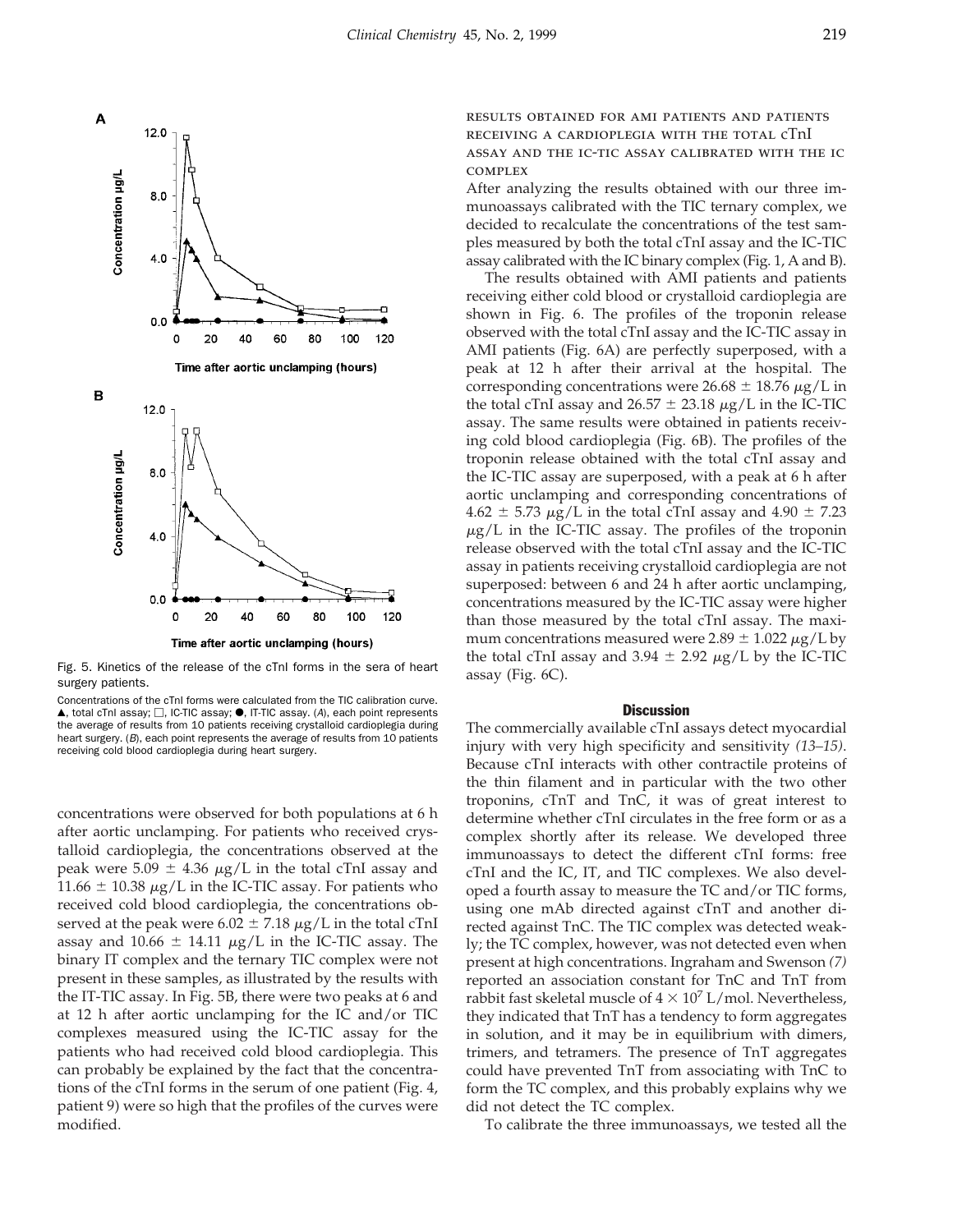

Fig. 6. Kinetics of release of the cTnI forms in the sera of patients with cardiac damage.

Concentrations of the cTnI forms were calculated from the IC calibration curve.  $\blacktriangle$ , total cTnI assay;  $\Box$ , IC-TIC assay. (A), each point represents the average of results from 15 AMI patient samples. (B), each point represents the average of results from 10 patients receiving cold blood cardioplegia during heart surgery. (C), each point represents the average of results from 10 patients receiving crystalloid cardioplegia during heart surgery.

troponin forms: I, IC, IT, and TIC. Because the TIC complex form was the only common calibrator, we decided to use it to calibrate the assays.

Using the three immunoassays developed in this study, we measured the kinetics of the release of free cTnI, IC, IT, and TIC in serum samples from AMI patients at different times after their arrival at the hospital. Among the 15 AMI patients, all sera were found to be positive in the total cTnI assays and in the IC-TIC assay, whereas the sera from only 2 of the 15 patients were weakly positive when measured with the IT-TIC assay. Because the IT-TIC assay detects only the IT and/or TIC forms, we conclude that the IT and/or TIC forms exist only in a low proportion of AMI patients, and at a very low concentration. The presence of the IT and/or TIC forms in the serum samples of two AMI patients might be indicative of a poor prognostic; this must be confirmed in a larger population. The patterns of troponin release measured by the total cTnI assay and the IC-TIC assay were the same in patients receiving cardioplegia during heart surgery as those for AMI patients. Neither IT nor TIC was detected in the serum of the 20 patients with heart surgery by the IT-TIC assay. As suggested by the work of Etievent et al. *(20)*, the increases in the concentrations of the troponin forms measured by the total cTnI assay and the IC-TIC assay were probably caused by cardiac ischemia during heart surgery.

Because TIC was not detected in the serum samples from most of the patients, even when the most sensitive assay was used, we concluded that the IT and TIC complexes were not predominant forms in either patient population studied. Therefore, the cTnI forms measured in the patients' sera by the total cTnI assay were probably free cTnI and/or the IC complex, and the IC-TIC assay probably only detected the IC complex. Using the TIC complex to calibrate the assays, we found a slightly higher mean concentration of cTnI forms in the serum samples when the IC-TIC assay was used than when the total cTnI assay was used. Moreover, the release kinetics of the cTnI forms observed for both patient populations studied showed the same profile when measured with the total cTnI assay as with the IC-TIC assay. In other words, the release patterns observed for free cTnI and/or the IC complex in the total cTnI assay and for IC complex in the IC-TIC assay were the same. On the basis of these findings, we hypothesized that the total cTnI assay and the IC-TIC assay were detecting the same molecule, namely the IC complex. Indeed, when we calibrated both the total cTnI assay and the IC-TIC assay with the IC complex, we found that the release profiles for the cTnI forms measured by the two assays in serum samples from AMI patients and from patients receiving cold blood cardioplegia were superposed. We therefore strongly suggest that the IC complex is the main circulating form for these pathologies. For patients receiving crystalloid cardioplegia, the release profiles were not well superposed. This discrepancy could be attributed to a component of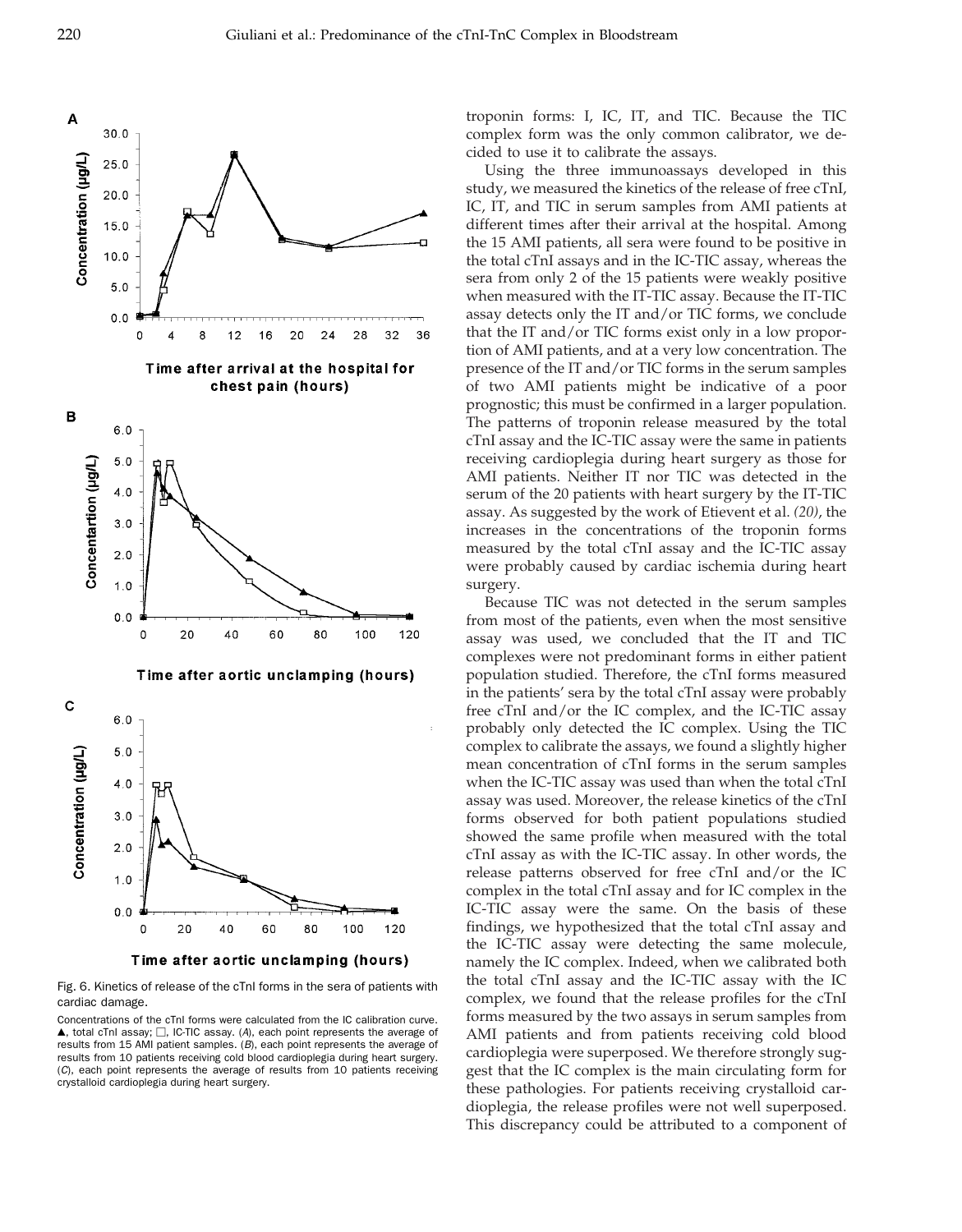the crystalloid cardioplegia solution, which might interfere with our immunoassays. This remains to be confirmed.

Taken together, our results suggest that troponin forms are not released in the order expected on the basis of their molecular weights, i.e., cTnI first, because of its low molecular weight, then IC, and then TIC. We would also have expected to find TIC released first, then IC, and finally cTnI, indicative of complex dissociation after the release into the bloodstream. In fact, an equilibrium probably exists between all the possible released forms, and the form that predominates, the IC complex, is the one with the highest association constant and, therefore, the most stable.

Katrukha et al. *(23)*, using one pair of anti-cTnI mAbs that recognize only free cTnI and another pair of anti-cTnI mAbs that recognize free and complexed cTnI in the presence of EDTA, showed that the main part of cTnI is released as a complex, without specifying whether the isoform released is IC or TIC. The use of three immunoassays able to detect all of the cTnI complexes with mAbs directed against cTnI, cTnT, and TnC and the absence of detection of the IT and/or TIC forms in the sera of most patients allowed us to conclude that IC is the predominant complex circulating, and not TIC. These results corroborate the findings that cTnI is stabilized by TnC *(28)*.

The findings reported here are of a great importance for the standardization of the commercially available cTnI assays. Because IC is the main circulating form and one of the most stable, it is likely to be the best form to use as a standard for the different assays. That would be the first step along the way to standardization. Because different mAbs are used in the different commercially available assays and because our results as well as those of Katrukha et al. *(23)* suggest that low amounts of other cTnI forms (free cTnI, TIC, and/or IT) are released, it seems important to use a representative panel of serum samples from patients in addition to a primary standard. This panel could be used by each manufacturer to determine the clinical sensitivity of the assay.

In conclusion, we have shown that cTnI circulates in blood mainly as the IC complex form in AMI and heart surgery patients shortly after the release of troponin. Free cTnI, IT, and/or TIC forms were found in the blood of a few AMI patients, but at low concentrations compared with IC. Therefore, a cTnI assay must have the following two features: it must be able to recognize the predominant form IC; and it must be able to recognize the cTnI forms released into the bloodstream under different clinical conditions, i.e., in patients with different types of myocardial injury. In this investigation, we analyzed the release of cTnI forms in only two patient populations: AMI patients and patients receiving cardioplegia during heart surgery. We are now planning a study on patients with unstable angina to see whether they show the same release pattern as AMI patients or, which is more likely,

the same pattern as patients who have undergone heart surgery, our aim being to investigate whether we can associate the different cTnI forms with specific pathologies.

We are indebted to Sharon Lynn Salhi for the editorial revision of this manuscript, and thank Henri Coquelin for measuring the cTnT in our normal human serum samples.

#### **References**

- 1. Zot AS, Potter TD. Structural aspects of troponin-tropomyosin regulation of skeletal muscle contraction. Annu Rev Biophys Chem 1987;16:535–59.
- 2. Leavis P, Gergely J. Thin filament proteins and thin filament-linked regulation of vertebrate muscle contraction. CRC Crit Rev Biochem 1984;16:235–305.
- 3. Farah CS, Miyamoto CA, Ramos CHI, da Silva ACR, Quaggio RB, Fujimori K, et al. Structural and regulatory functions of the  $NH<sub>2</sub>$ and COOH-terminal regions of skeletal muscle troponin I. J Biol Chem 1994;269:5230–40.
- 4. Farah CS, Reinach F. The troponin complex and regulation of muscle contraction. FASEB J 1995;9:755–67.
- 5. Liao R, Wang CK, Cheung HC. Coupling of calcium to the interaction of troponin I with troponin C from cardiac muscle. Biochemistry 1994;33:12729–34.
- 6. Malnic B, Farah CS, Reinach FC. Regulatory properties of the  $NH<sub>2</sub>$ and COOH-terminal domains of troponin T. J Biol Chem 1998;273: 10594–601.
- 7. Ingraham RH, Swenson CA. Binary interactions of troponin subunits. J Biol Chem 1984;259:9544–8.
- **8.** Morimoto S, Ohtsuki I.  $Ca^{2+}$  binding to cardiac troponin C in myofilament lattice and its relation to the myofibrillar ATPase activity. Eur J Biochem 1994;226:597–602.
- 9. Sorenson MM, da Silva ACR, Gouveia CS, Sousa VP, Oshima W, Ferro JA, Reinach FC. Concerted action of the high affinity calcium binding sites in skeletal muscle Troponin C. J Biol Chem 1995; 270:9770–7.
- 10. Kobayashi T, Grabarek Z, Gergely J, Collins JH. Extensive interactions between troponins C and I. Zero-length cross-linking of troponin I and acetylated troponin C. Biochemistry 1995;34: 10946–52.
- 11. Pearlstone JR, Smillie LB. Evidence for two-site binding of troponin I inhibitory peptides to the N and C domains of troponin C. Biochemistry 1995;34:6932–40.
- 12. Solaro J. Troponin C-troponin I interactions and molecular signaling in cardiac myofilaments. In: Sideman S, Beyar R, eds. Molecular and subcellular cardiology: effects of structure and function. New York: Plenum Press, 1995:109–15.
- 13. Adams JE, Schechtman KB, Landt Y, Ladenson JH, Jaffe AS. Comparable detection of acute myocardial infarction by creatine kinase MB isoenzyme and cardiac troponin I. Clin Chem 1994;  $40.1291 - 5$
- 14. Adams JE, Bodor GS, Dàvila-Román VG, Delmez JA, Apple FS, Laderson JH, Jaffe AA. Cardiac troponin I, a marker with high specificity for cardiac injury. Circulation 1993;88:101–6.
- 15. Larue C, Calzolari C, Bertinchant JP, Leclercq F, Grolleau R, Pau B. Cardiac-specific immunoenzymometric assay of troponin I in the early phase of acute myocardial infarction. Clin Chem 1993;39: 972–9.
- 16. Jaffe A, Landt Y, Parvin CA, Abendschein DR, Geltman AM, Ladenson JH. Comparative sensitivity of cardiac troponin I and lactate dehydrogenase isoenzymes for diagnosing acute myocardial infarction. Clin Chem 1996;42:1770–6.